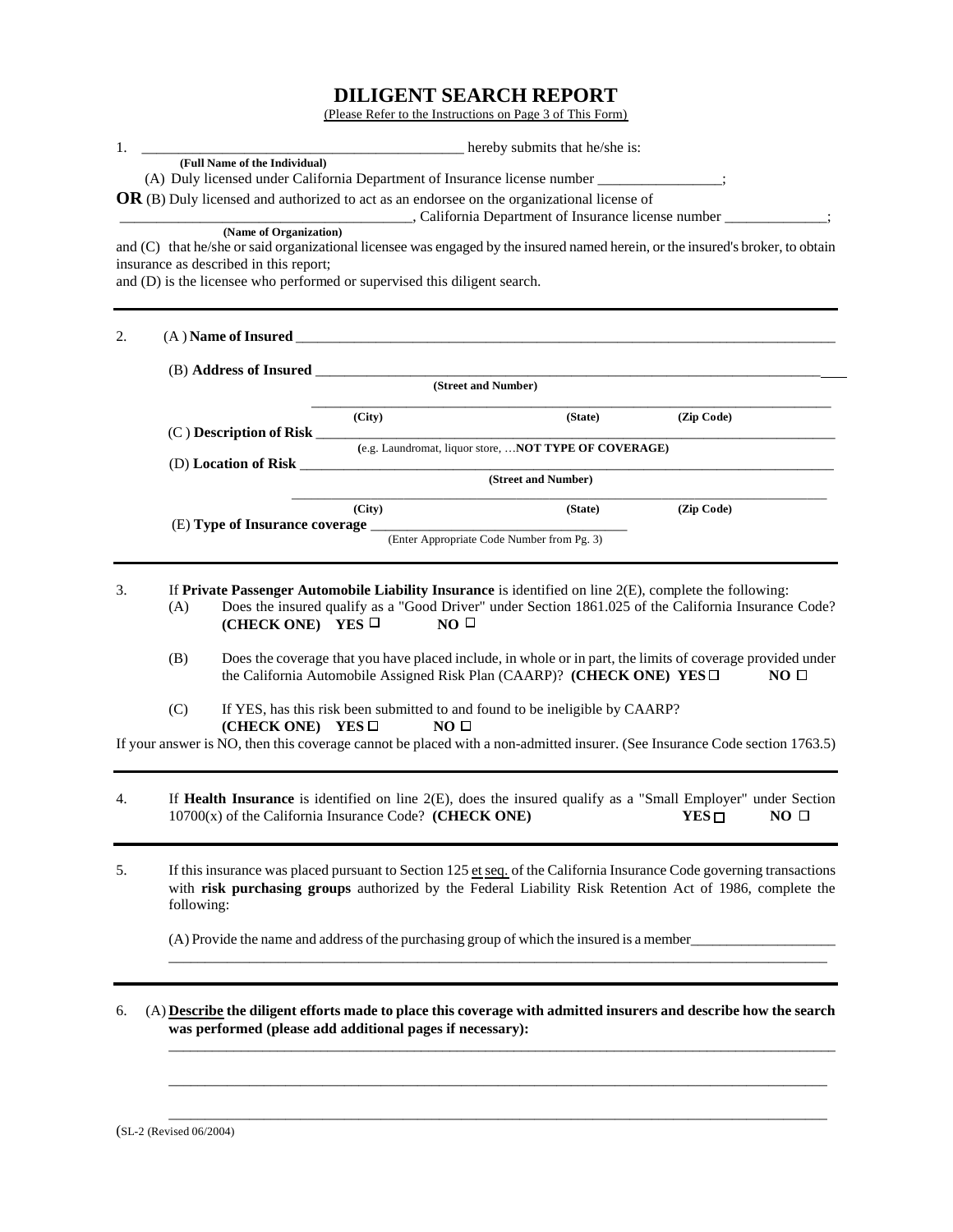- (B) If search was performed by someone **other** than the person named on line 1, please provide full name of that individual: \_\_\_\_\_\_\_\_\_\_\_\_\_\_\_\_\_\_\_\_\_\_\_\_\_\_\_\_\_\_\_\_\_\_\_\_\_\_\_\_\_\_\_\_\_\_\_\_\_\_\_
- 7. (A) Was the risk described in Section 2 submitted by you or by someone under your supervision to at least (3) insurers that are admitted in California **and** who actually write the type of insurance described on lines 2(C) and 2(E)? **(CHECK ONE)** YES  $\Box$  NO
	- (B) If **YES**, please complete **ALL** sections of the following table; if **NO**, skip to Section 8:

| <b>Full Name of Admitted Company</b> | <b>First &amp; Last Name of Company</b><br><b>Representative AND Telephone</b><br><b>Number</b> | <b>Check if</b><br><b>Employee (E)</b><br>or Agent (A) | Month, Year<br>of Declination | <b>Declination</b><br>$Code*$ |
|--------------------------------------|-------------------------------------------------------------------------------------------------|--------------------------------------------------------|-------------------------------|-------------------------------|
| 1.                                   | or "Online Declination"<br>Website                                                              | E()<br>A()                                             |                               |                               |
| $\overline{2}$ .                     | or "Online Declination"<br>Website                                                              | E()<br>A()                                             |                               |                               |
| 3.                                   | or "Online Declination"<br>Website                                                              | E( )<br>$\mathbf{A}$ ( )                               |                               |                               |

**\*Declination Codes**: **1** - Company's capacity reached **2**-underwriting reason **3**-refused to state **4**-other

### 8. **If 7(A) was answered NO, complete the following:**

(A) Did you determine that fewer than 3 admitted insurers actually write the type of insurance described on lines  $2(C)$  and  $2(E)$ ? **(CHECK ONE)** YES  $\Box$  NO $\Box$ 

(B) If **NO**, please explain in detail why the risk was submitted to less than three admitted insurers in California that write this type of insurance. \_\_\_\_\_\_\_\_\_\_\_\_\_\_\_\_\_\_\_\_\_\_\_\_\_\_\_\_\_\_\_\_\_\_\_\_\_\_\_\_\_\_\_\_\_\_\_\_\_\_\_\_\_\_\_\_\_\_\_\_\_\_\_\_\_\_\_\_\_\_\_\_\_\_\_\_\_\_\_\_\_\_\_\_\_\_\_

\_\_\_\_\_\_\_\_\_\_\_\_\_\_\_\_\_\_\_\_\_\_\_\_\_\_\_\_\_\_\_\_\_\_\_\_\_\_\_\_\_\_\_\_\_\_\_\_\_\_\_\_\_\_\_\_\_\_\_\_\_\_\_\_\_\_\_\_\_\_\_\_\_\_\_\_\_\_\_\_\_\_\_\_\_\_\_\_\_\_\_

\_\_\_\_\_\_\_\_\_\_\_\_\_\_\_\_\_\_\_\_\_\_\_\_\_\_\_\_\_\_\_\_\_\_\_\_\_\_\_\_\_\_\_\_\_\_\_\_\_\_\_\_\_\_\_\_\_\_\_\_\_\_\_\_\_\_\_\_\_\_\_\_\_\_\_\_\_\_\_\_\_\_\_\_\_\_\_\_

\_\_\_\_\_\_\_\_\_\_\_\_\_\_\_\_\_\_\_\_\_\_\_\_\_\_\_\_\_\_\_\_\_\_\_\_\_\_\_\_\_\_\_\_\_\_\_\_\_\_\_\_\_\_\_\_\_\_\_\_\_\_\_\_\_\_\_\_\_\_\_\_\_\_\_\_\_\_\_\_\_\_\_\_\_\_\_\_\_\_ \_\_\_\_\_\_\_\_\_\_\_\_\_\_\_\_\_\_\_\_\_\_\_\_\_\_\_\_\_\_\_\_\_\_\_\_\_\_\_\_\_\_\_\_\_\_\_\_\_\_\_\_\_\_\_\_\_\_\_\_\_\_\_\_\_\_\_\_\_\_\_\_\_\_\_\_\_\_\_\_\_\_\_\_\_\_\_\_\_\_

(C) If **YES**, please describe how you made this determination.\_\_\_\_\_\_\_\_\_\_\_\_\_\_\_\_\_\_\_\_\_\_\_\_\_\_\_\_\_\_\_\_\_\_\_\_\_\_\_\_

The undersigned licensee hereby certifies that this report is true and correct, and that this risk is not being placed with a nonadmitted insurer for the sole purpose of securing a rate or premium lower than the lowest rate or premium available from an admitted insurer.

\_\_\_\_\_\_\_\_\_\_\_\_\_\_\_\_\_\_\_\_\_\_\_\_\_\_\_\_\_\_\_\_\_\_\_\_\_\_\_\_\_\_\_\_\_\_\_\_\_\_\_\_\_\_\_\_\_\_\_\_\_\_\_\_\_\_\_ \_\_\_\_\_\_\_\_\_\_\_\_\_\_\_\_\_\_

(Signature of Licensee Named on Line 1) (Date) SL-2 (Revised 06/2004)